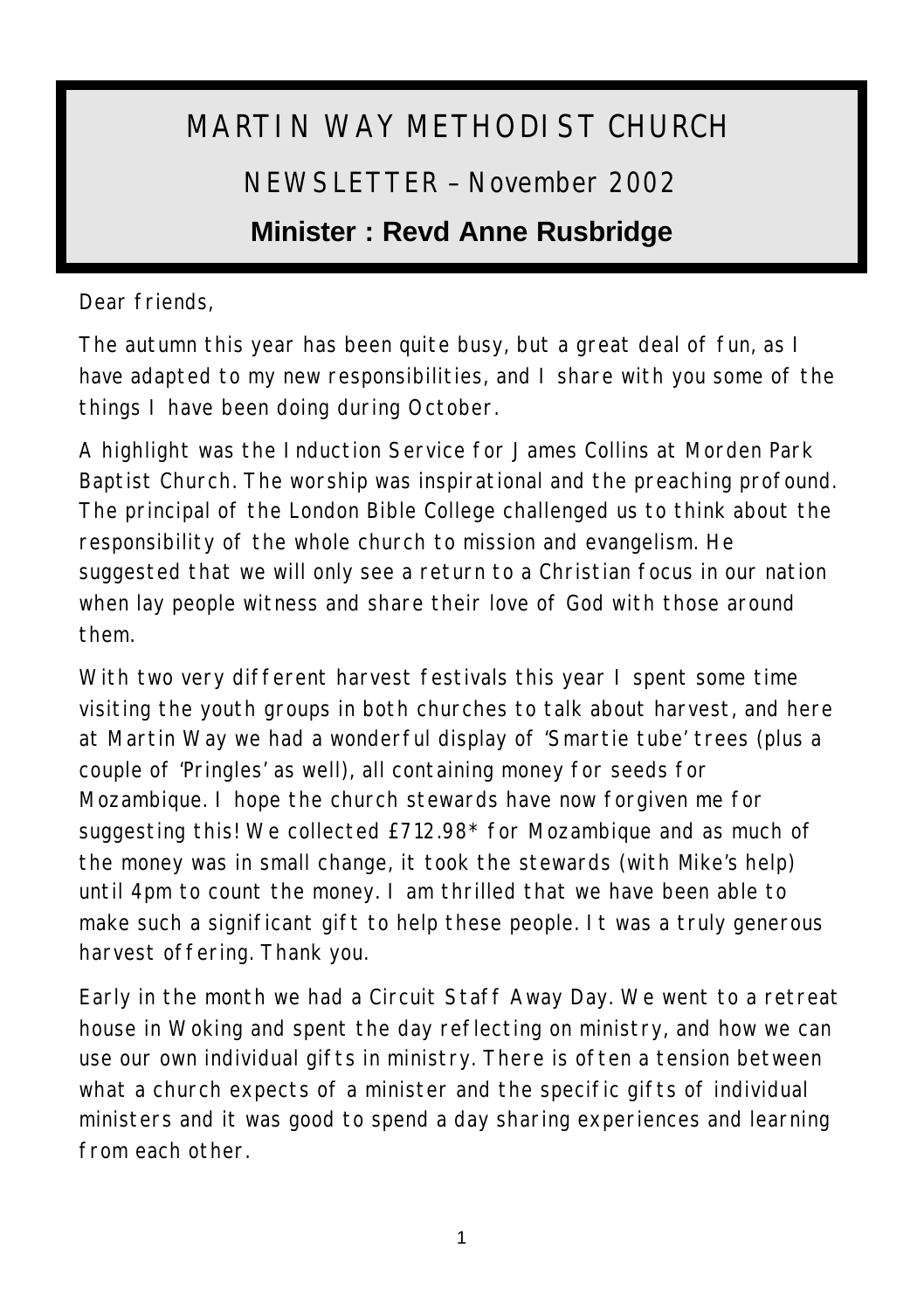The LIFE Bible Course has recommenced and I have also been trying to visit many of the people who are not members of the church. If you would like to consider becoming a member of the Methodist Church you are invited to come to the manse on Thursday 7th November at 8pm for an informal get-together and to explore the purpose of Church Membership.

At the Circuit Meeting I offered to help our Circuit Network group to encourage new members. The Women's Network of the Methodist Church aims to encourage, enable and equip women to participate fully in the life of the church and in society. Every year they have a project which individual churches can participate in and a lot of interesting events take place nationally and at District level. By participating in some of these larger events, groups in the church can bring back ideas for creative worship and sharing in their own meetings. In the Methodist Recorder of 3rd October there was a report on the Women's Network Annual Conference which was entitled "God's Delight: a Journey to Wholeness". Through poetry and artwork conference-goers were encouraged to see how in moving forward in their own individual journeys of faith they participate in bringing about a wholeness in all of creation. Look out for details of Circuit events. I would encourage you to support this work - you will be the beneficiaries!

Mike and I completed the month with a short break visiting my mother in Southampton and then spending a few days in Dublin. The first few days of November I shall be away on retreat in Leamington Spa and hope to return energised for the preparations for Christmas.

> *With best wishes, Anne*

#### \*Mozambique collection now £736.11 [20 October]

#### **Christmas Post Box**

For many years now, we have been able to post Christmas cards to friends within the church, in the Christmas post box in the vestibule. We have, at the same time been able to make donations to M.H.A. (Methodist Homes for the Aged), in lieu of postage. This tradition is set to continue, but we are aware that many of our congregation are finding it increasingly difficult to shop for cards and to write them out, so a suggestion has been put forward that those who wish to, may like to send just one card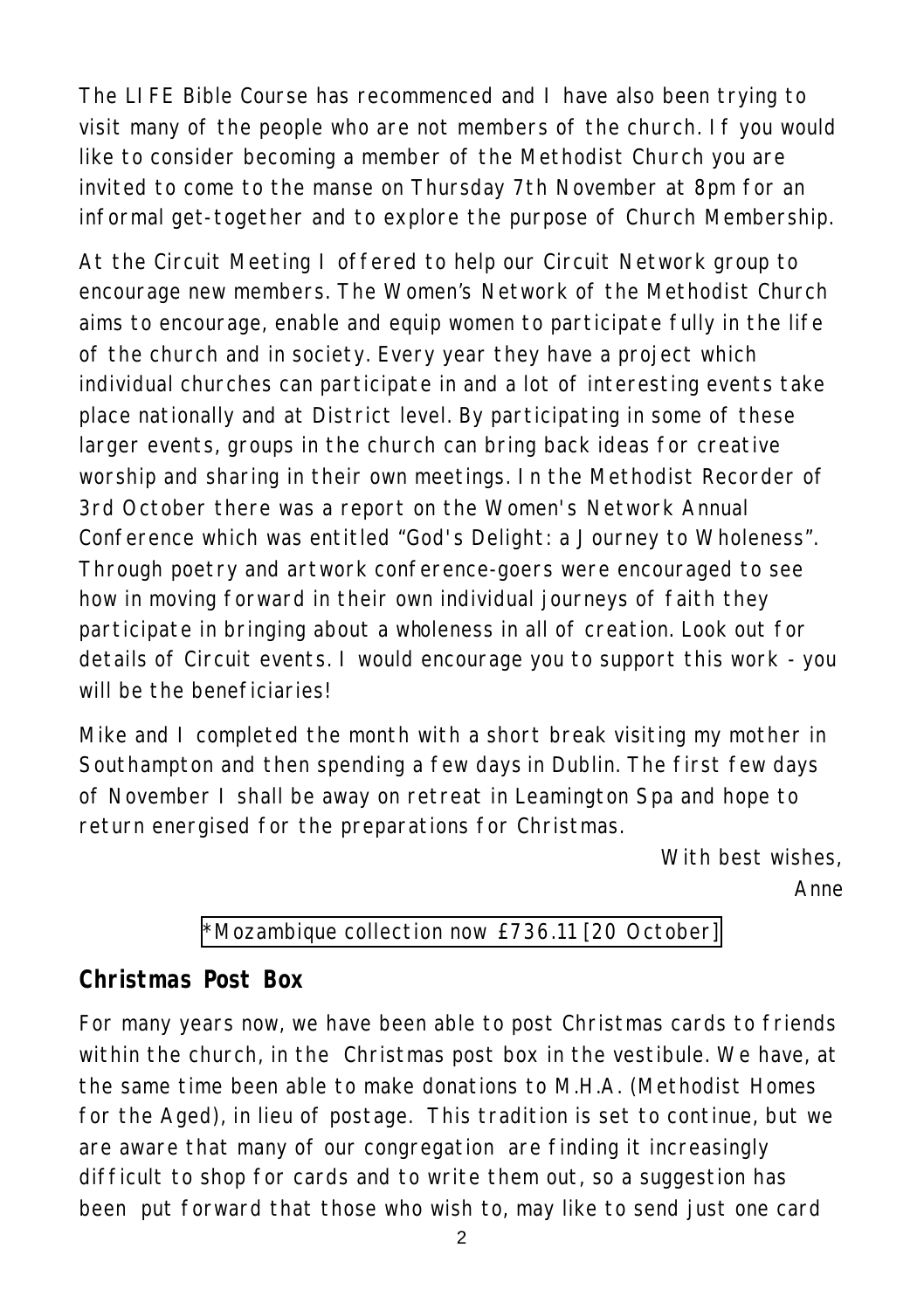to the whole congregation, which could then be displayed on the screens in the corridor (currently displaying photographs).These cards may still be posted in the post box, clearly addressed to "the church family", and donations may still be made to M.H.A. (you may like to increase your giving, having saved money on not buying cards!) As well as, or instead of, you may also like to send your personal Christmas greetings via the newsletter., which reaches a slightly bigger audience. Obviously, this will need to be done in time to be included in the December newsletter (to Rosemary, by Sunday  $17<sup>th</sup>$  November.)

*Lesley Mortley*

# **A Very Interesting Church Council**

On Thursday 10 October 2002 we had a very helpful meeting and I'm sure those who attended will agree that from the great meal we started with (thanks to all who helped in any way) to the business part of the evening it will be a council to remember for very different reasons.

The evening started at 6.30pm with a hot meal at which some of us were able to chat with Alison Driscoll and Abby Springer from the World Church in Britain Partnership (WCBP). Then over coffee Alison gave us an insight into the work of the WCBP and told us about Rev John and Rev Faith Nyota and their young children Sheri and Kim who are coming from the Methodist Church in Kenya to our Circuit in September 2003. They are no strangers to England as John had a placement here for a year before Faith was ordained, (so they are used to the weather and know something of our way of doing things). We then had a chance to ask questions of Alison, Abby and Barry Tabraham about the possibility of John or Faith coming to Martin Way as the Minister responsible for the pastoral work here. After some discussion it was agreed by all present that it would be good to ask John and/or Faith to be our Minister.

I personally feel that it would be good for us at Martin Way. We can (and will if we open our hearts) benefit greatly from the presence of a WCBP member. Although it may not be easy for John, Faith or us with the difference in cultures etc. it is a challenge that we should all take and move forward with faith in the Spirit. I also feel that we can start now in preparing for September next year by putting our own feelings to God in our daily prayers.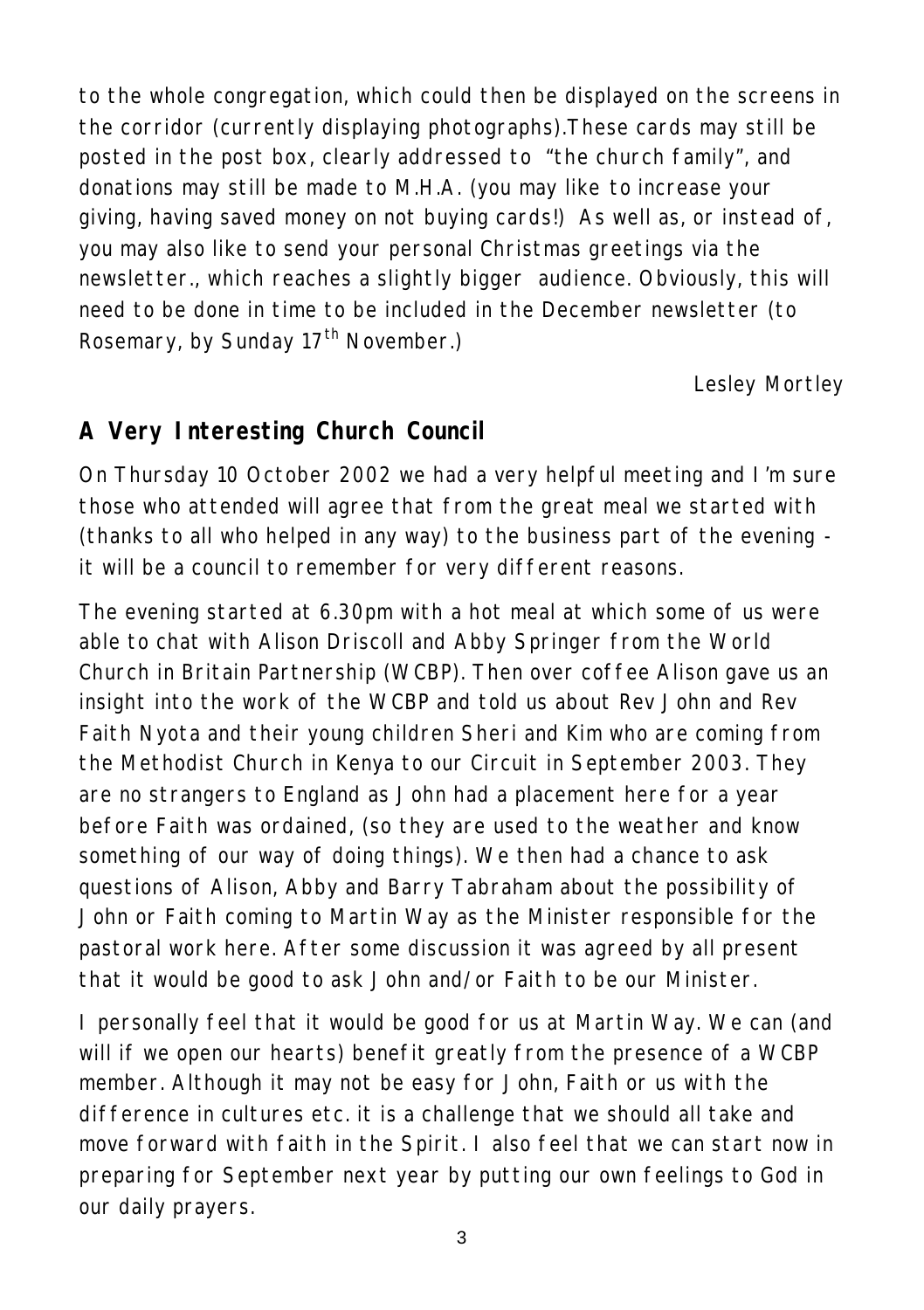To help all the Circuit in welcoming John and Faith, further meetings to which we are all invited will be held over the coming months.

After this very interesting and informative part of the evening we continued with other council business. We talked about Safeguarding Children - a Circuit training session has been fixed for **Monday 9 December** here at Martin Way at 7.30pm. All who have contact with children/young people on our premises are requested to attend. We fixed the date of our Church Anniversary next year as the weekend of 10-11 May 2003. Further details will be announced later. We heard about the new Circuit Lay Worker John Vanek. He is here to help us in many ways all we have to do is to ask. Sylvia Baxter has had to give up running the Traidcraft Stall and on behalf of us all I would like to thank her for all the work she has done with Traidcraft. Anne Conquest has offered to take over and asks us to help continue support by buying the products.

It was a very good evening. I hope there are more meetings like it. *Tony Loft*

#### **Message From Mysore**

Derek Heaton has had a letter from Dr Karat of the CSI Holdsworth Memorial Hospital. He writes:

Dear Mr Heaton

Greetings from Holdsworth Memorial Hospital, Mysore. I have received your letter and the cheque for £182. Yes, Mr Cranmer is a good friend of the hospital and we're glad that he is still actively raising funds for Holdsworth Memorial Hospital, even in his retired life! I fully agree with you that when it comes to charity works, it's the "little drops" which add up as most often one does not receive a large sum. So please do not feel bad that it's only a small sum. It's the thought, the effort and the graciousness to give which counts.

On behalf of the staff and students of Holdsworth Memorial Hospital, Mysore, let me thank Mr. Cranmer and Rev. Anne Rusbridge and all the family and friends of Martin Way Methodist Church for the donation and best wishes which we reciprocate whole heartedly.

With warm regards Yours sincerely, Dr. S C Karat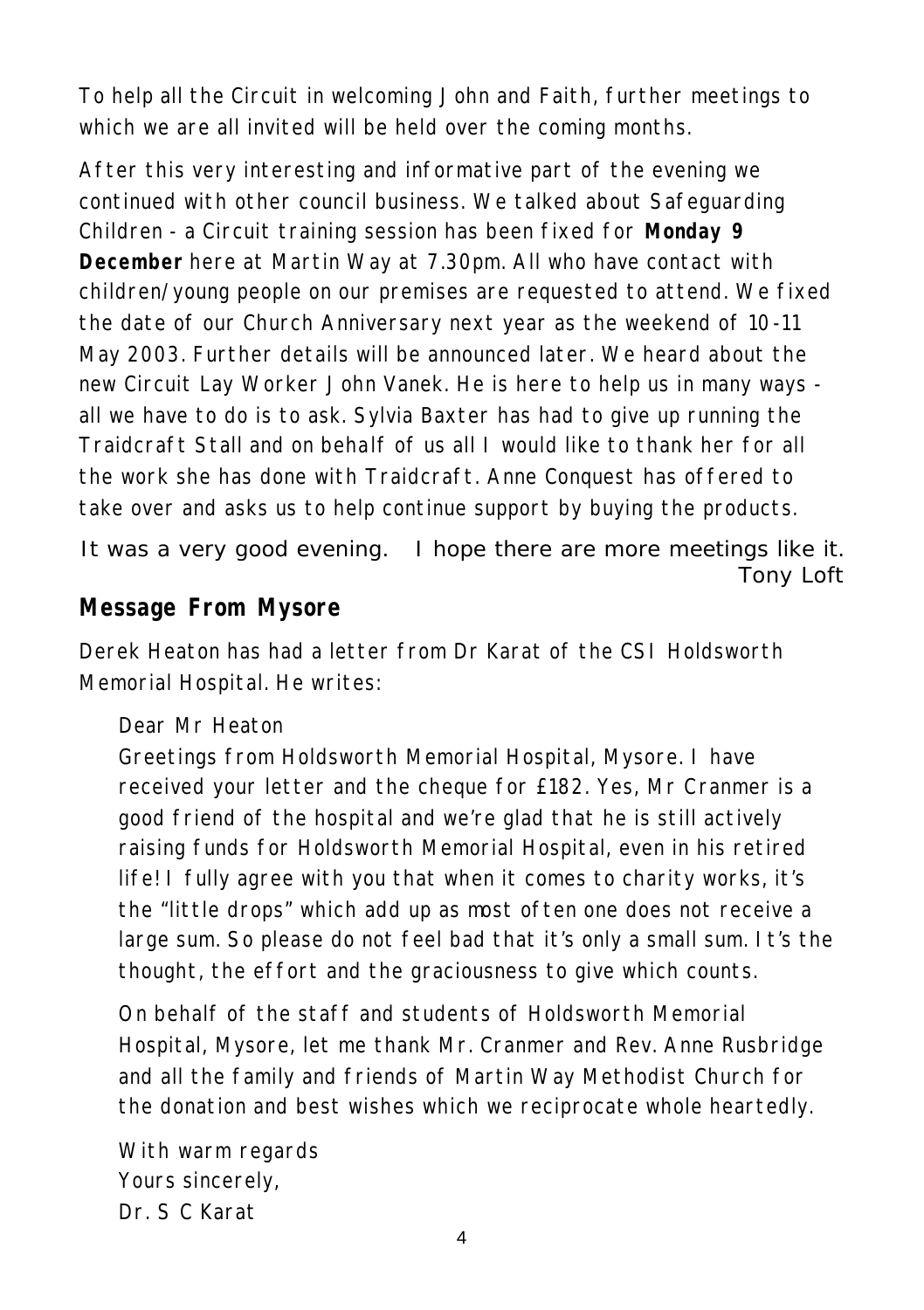# **Rylands Appeal**

The very first Methodist Home was Rylands, in Wallington, opened in 1945 as a result of the determination and industry of the charity's founder, Reverend Walter Hall. Costing £2,700, Rylands was home to 12 residents. Over the years, the Home has been extended and refurbished to accommodate up to 36 residents but a point was reached where the building no longer met the needs of older people. So Rylands is now undergoing extensive redevelopment. The new Rylands will offer a range of accommodation and care services including enhanced residential care for physically frail and older people - spacious studio flats with kitchenette, improved communal areas, therapeutic facilities, and specialised dementia care - a dedicated ground-floor unit, including cutting-edge facilities and technology for residents' comfort and safety.

Work started in December 2001 and it is hoped to be completed by September 2004. Much of the money for the new home has been met from the charity's reserves, but a special Rylands Appeal has been launched with an overall target of ,100,000 of which it is hoped that ,25,000 will be raised by the London South-West Methodist district. The appeal is to raise money for various items to enhance the lives of the residents. These include:

- a sensory garden for visually impaired and very frail elders
- furnishing and equipment for a new arts and crafts centre for the dementia unit
- new furniture for communal areas
- a minibus to take residents on outings
- artefacts, videos and books for a new reminiscence library

There will also be a development of retirement flats adjacent to the Home, although these are being funded separately and are not the object of the appeal.

If anyone would like further information about the Rylands Appeal, or MHA in general, please contact me.

*Lesley Mortley*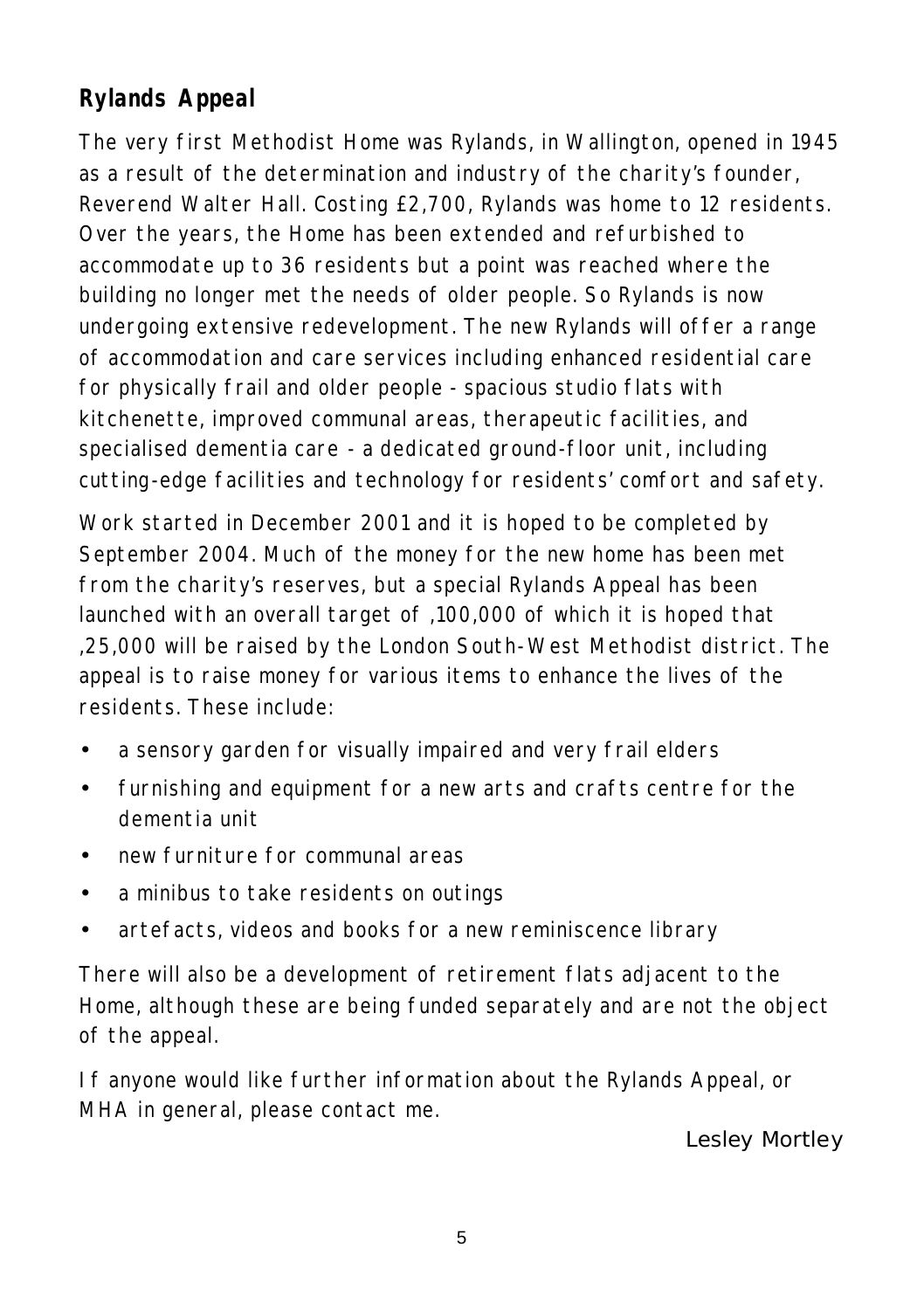# **MHA Sunday 3rd November**

Methodist Homes for the Aged is extremely grateful for the support from our church, which helps towards making a difference to the lives of some 6000 older people throughout the country. The focus this year is on the needs of people with dementia, and MHA has taken as their theme "Forget-me-not". You will find envelopes for this appeal in the vestibules and any donation will be gratefully received. (Don't forget to "gift aid".)

*Lesley Mortley*

#### **Church Weekend?**

The Church Council are exploring the possibility of a church weekend. In the vestry are details of five Conference Centres. Please go and look at the list and indicate on the form which would be your preferred choice of venue.

*Anne Conquest*

# **The Weight Of Nothing**

"Tell me the weight of a snowflake" a coal-mouse bird asked a wild dove. "Nothing more than nothing", was the answer.

"In that case, I must tell you a marvellous story." the coal-mouse said. "I sat on the branch of a fir, close to its trunk, when it began to snow - not heavily, not in a raging blizzard - no, just like a dream, without a sound and without any violence. Since I did not have anything better to do, I counted the snowflakes settling on the twigs and needles of my branch. Their number was exactly 3,741,952. When the 3,741,953rd dropped onto the branch - nothing more than nothing, as you say - the branch broke off."

Having said that, the coal-mouse flew away.

The dove, since Noah's time an authority on the matter, thought about the story for a while and finally said to herself, "Perhaps there is only one person's voice lacking for peace to come to the world."

*[from "Peace Offerings" compiled by Peter Smith]*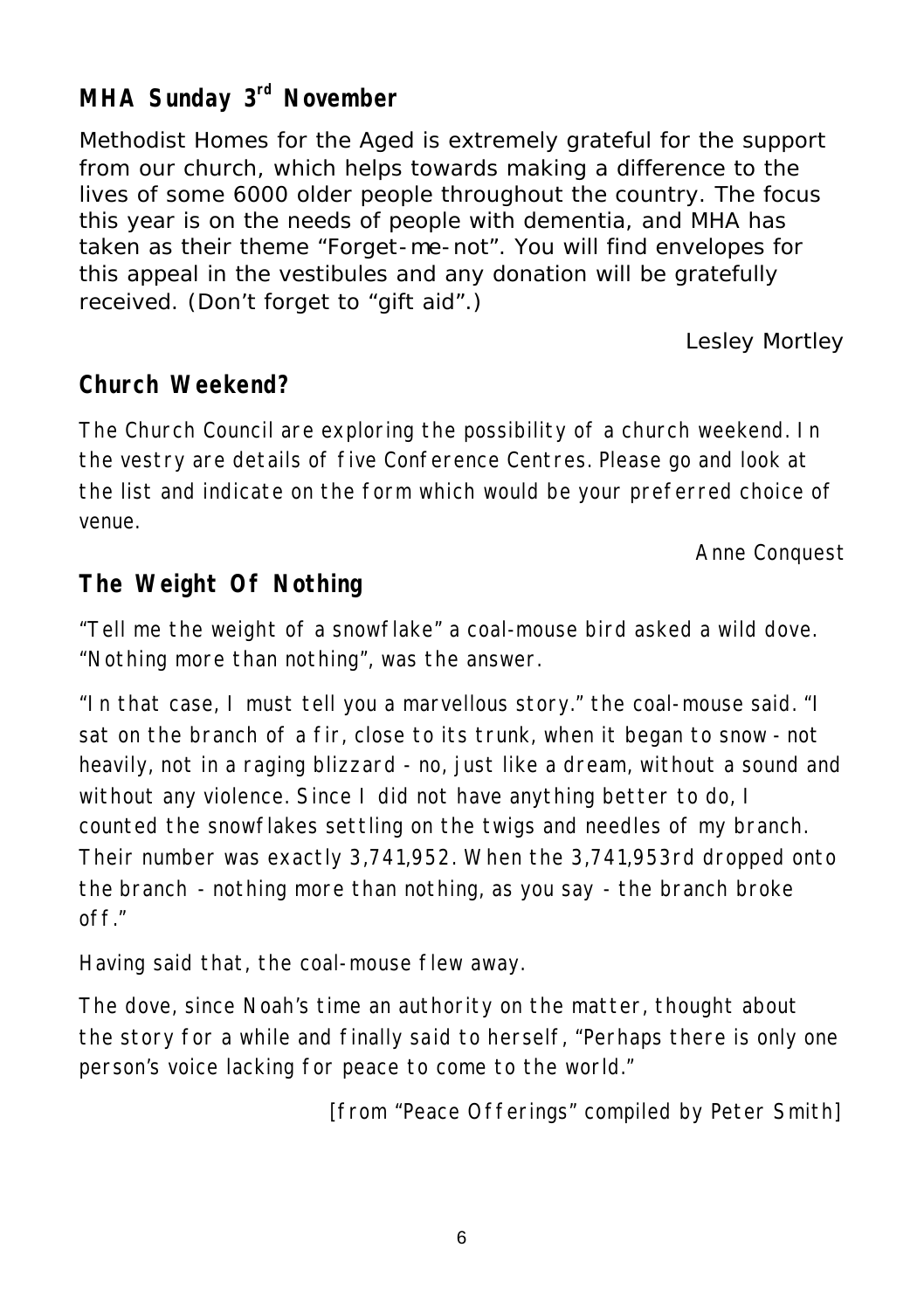# **Camel Rides To Hope**

Nothing but desert for miles around. Figures on camelback navigating by the stars. Only each other for company and a faint unrealised hope keeping them on the road.

Sounds like an old story? Well, Yes and no. It's the story of today in Israel -Palestine, where despite everything some Christians, partners of CMS, haven't given up on the search for reconciliation. They decided to take Jesus seriously when he said "Love each other".

So members of Musalaha (Arabic for 'reconciliation') saddle up camels and head out into the desert with a mixed group of Jews and Palestinians.

"It's a genuinely tough experience," says Tanas al-Qassis, one of the Desert Encounter leaders. "When you're trekking with someone on a camel in the desert for four hours at a time, it gets boring. You have to talk."

Out in the desert, with 'normal' society and possessions left behind where there are no settlements, no security fences, no checkpoints - Jews and Palestinians discover that their 'enemies' are human beings too, having to cope with the harsh desert sun or the tricky business of steering a camel.

And so, people from Jewish and Arab families find they now have friends among 'the enemy', something they can't ignore when the talk among family and friends turns to politics. These are small but concrete steps on the path to peace.

And Musalaha turn the same challenge out to us all: "Jesus stepped out of his comfort zone to embrace them all. Take your cue from that".

#### **Pray**

for the Musalaha workers: "We try to be bridges", they say, "but when you do, sometimes people walk on you".

At the end of September Musalaha held a conference for 35 youth leaders. Please pray for these leaders, that they will be able "to help young people break the cycle of conflict and become part of a resolution and reconciliation".

> *Find out more visit www.musalaha.org [copyright Church Mission Society]*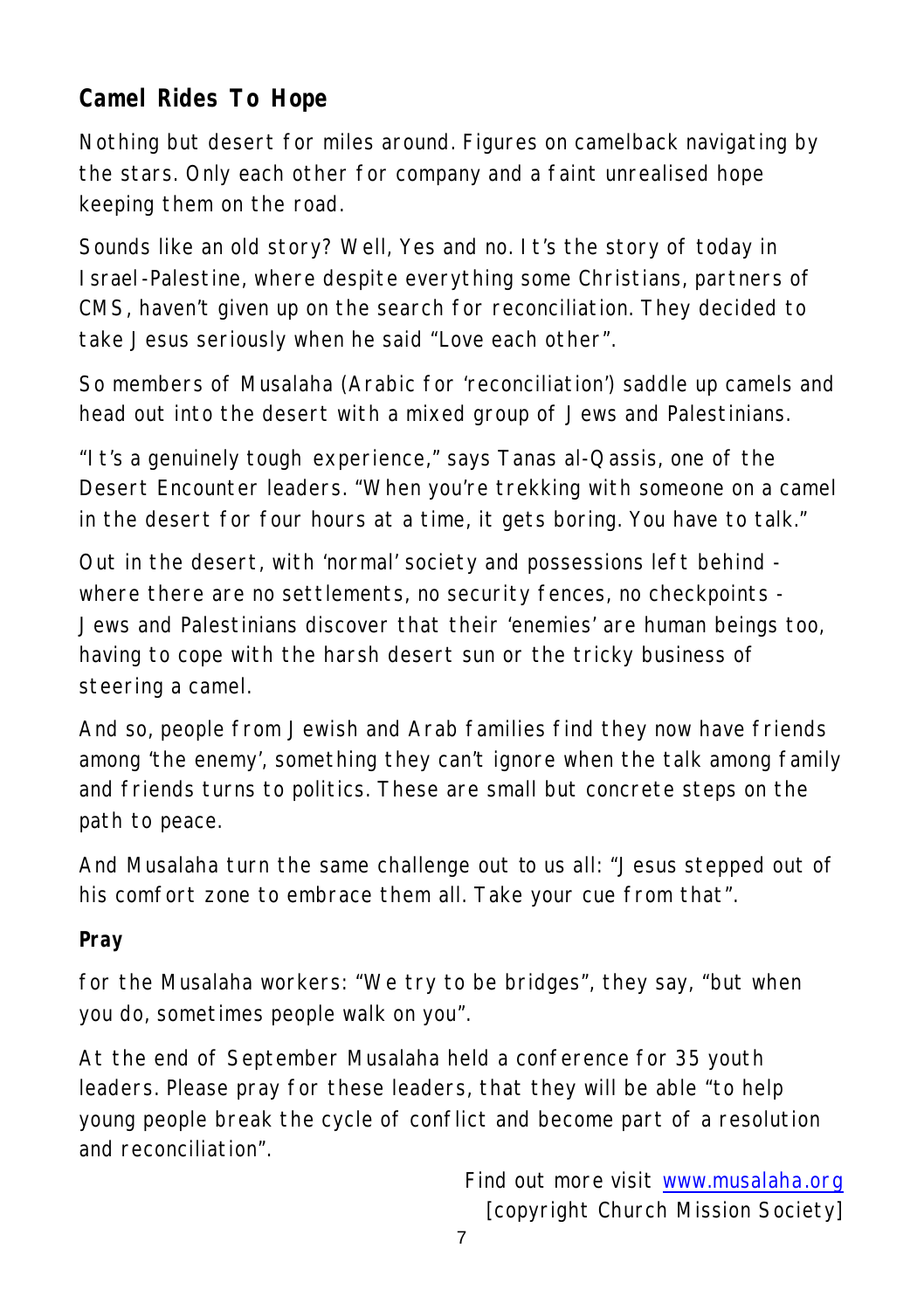# **Quote - Unquote**

People will say that you don't need friends on this journey, that God is enough. But I say to you that to be with God's friends is a good way to keep close to God in this life

*St. Teresa of Avila*

When praying don't give God instructions, just report for duty *Corrie Ten Boom*

There are two things to do about the gospel - believe it and behave it. *Susannah Wesley*

# **Come And Learn More Of The Role Of World Faiths**

Indarjit Singh is a nationally recognised journalist and broadcaster, a regular contributor to >Thought for the Day' on Radio 4's >Today' programme and a frequent contributor to radio and television news and current affairs programmes. He is widely regarded as both the secular and religious voice of the British Sikh community. He is also a leading figure in the national and international inter-faith movement. As a member of the Lambeth Group responsible for the planning of the Faith Zone at Greenwich, it was his suggestion that led to the All Faiths Act of Reflection and Commitment in the House of Lords in early January 2000.

On 28 November at Poplar Road Primary School you can hear him talk of the role of world faiths in today's society and have an opportunity to ask questions.

The meeting has been organised by Churches Together in Merton Park

#### **Family News**

Jean Fincham sends her greetings to everyone. She and her family are well and enjoying life in Scotland. She has made some nice friends at the church and has been overwhelmed by the friendship and kindness she has received. In September the church held a flower festival with the theme of different anniversaries in the church. Jean was asked to join the groups of flower arrangers and was allocated Easter which she really enjoyed doing.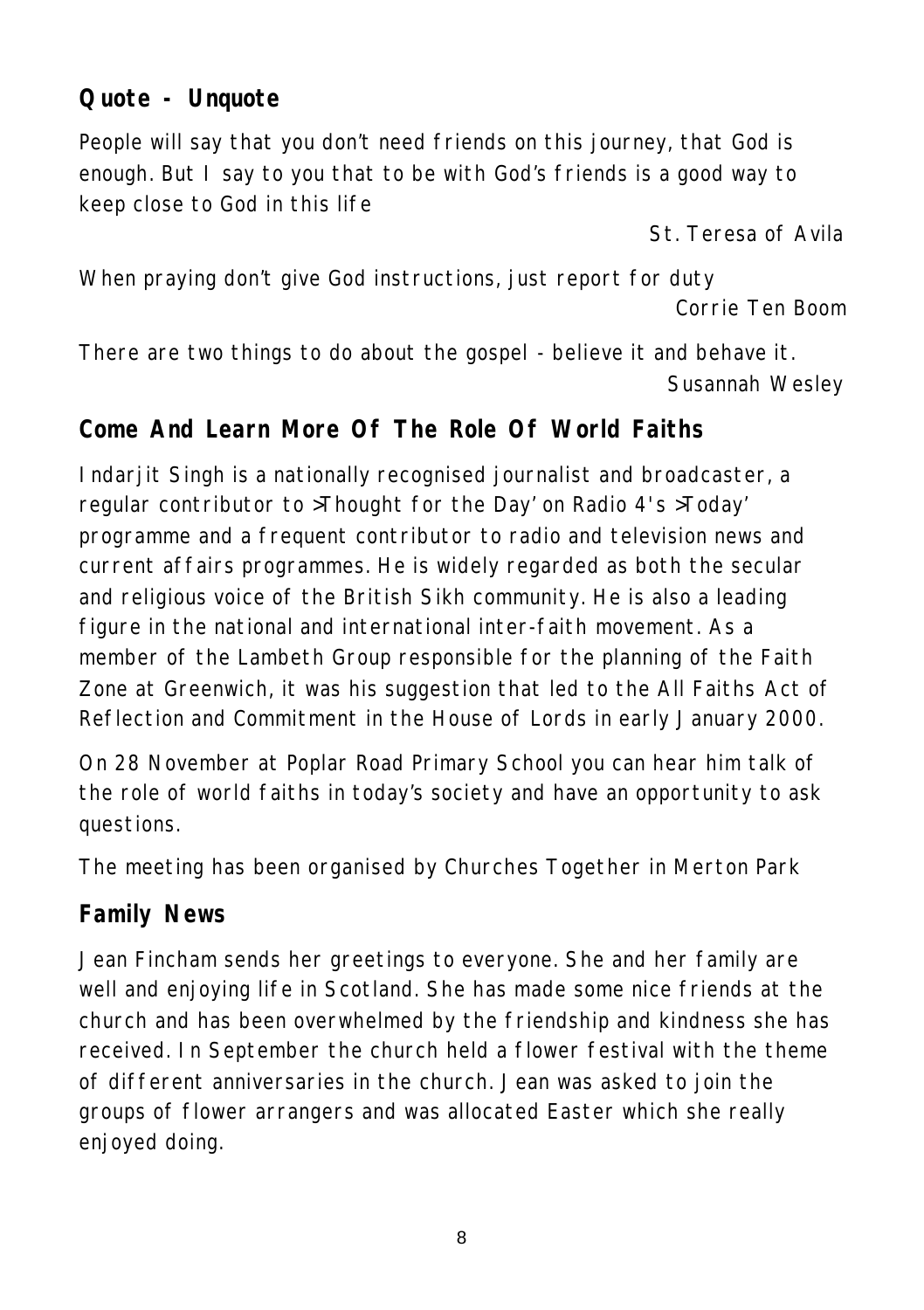#### **Christmas Fairs**

**Saturday 9th November** : from 11am to 2pm at St. Mary Merton

**Saturday 23rd November** : from 11am to 1pm at St. James Merton

#### **Dates For Your Diary**

- **Saturday 9th November** : at Christ Church with St. Philip Worcester Park: last session on **Pastoral Care** from 9.30am to 12.30pm. Led by Rev Anne Rusbridge and John Vanek
- **Monday 18th November** : Taize Prayer and Praise meeting : 8 pm at St.John Fisher in the Chapel
- **Saturday 23rd November** : Challenges for Today Vision for Tomorrow : at Central Hall Westminster from 10am to 5 pm

Items for the next issue of the Newsletter (December/January) should be with the editor, Rosemary Keen, by Sunday 17 November at the latest.